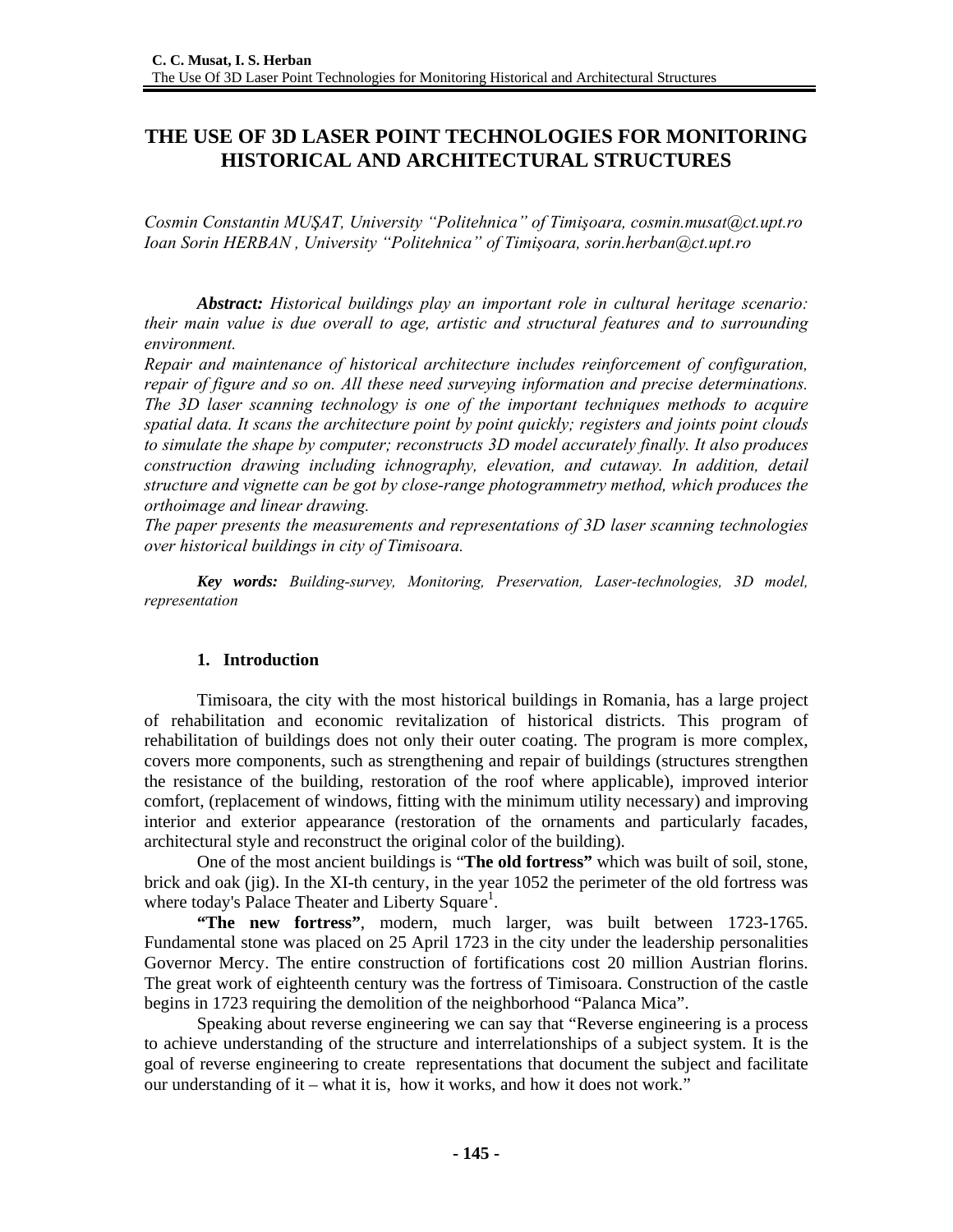

Fig. 1. Representation of historical area

#### **2. The 2D-3D representation**

The investigation approach depends not only on the geometric features of the object, but also on the way of representation; this one can be limited to 2D vector CAD drawings (elevations, profiles and sections), or it can add 2D raster descriptions (facades rectifications and orthoimages) and 3D representation after the first measurements (Fig. 2,). Geometric data acquisition develops a building model in an absolute reference system: this is achieved thanks to technologies based on *pre-selected points* measurement, such as surveying and photogrammetry, or related to *random points*, as performed by laser scanning. Usually, acquisition regards a spatial sequence of *object-point*, mostly without control and with precision related to the sensor quality and resolution (linear and angular), such as in surveying measurements, in off-line photogrammetric systems and in laser scanner technologies; on-line photogrammetric systems (stereo-vision) also allow *object-lines* extraction from images.

Building knowledge, useful both for its maintenance and safety, can be well supported by a spatial model, thanks to its better capability of communication, design representation and employment inside GIS environments. 3D visualization, if compared to 2D one, provides a more complete and effective tool for building investigation, which can start from each point of view, both for planimetric data (plan and horizontal profiles) and altimetric ones (vertical sections), and for wall geometry.

Before scanning, we should inspect environment nearby and confirm the number of scan stations, station position and also the controlling targets.

The confidence level of the model quality by the following equation:

$$
q = 1 - \frac{p}{d} \tag{1}
$$

where:  $p$  - object grid step (linear resolution);

d - minimal dimension of recognizable details.

 In our case we used the scan station for two different propose as follows: on the ground and underground. In this paper the authors present studies and results for scanning on the ground. Scan the building and acquire amounts of 3D points, which is called point cloud. Register different stations of point cloud, triangulate, fit surface and then reconstruct the 3D model.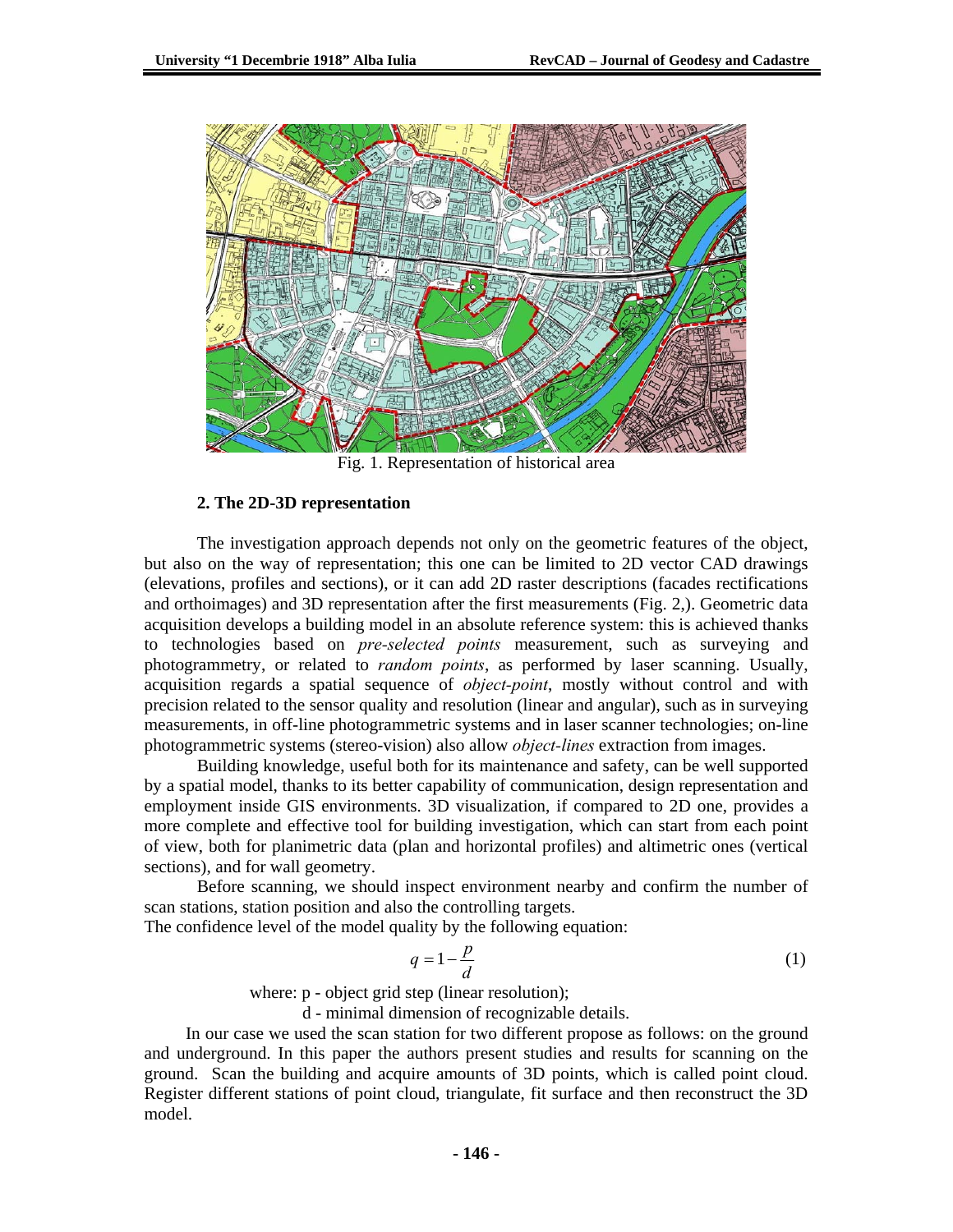

Fig. 2.Difference between 2D and 3D representation

Modeling process includes several steps as follows:

• Data acquisition

Acquire 3D coordinates on the object surface by 3D laser scanner. Besides, geometry position, density of point cloud and image information can be obtained.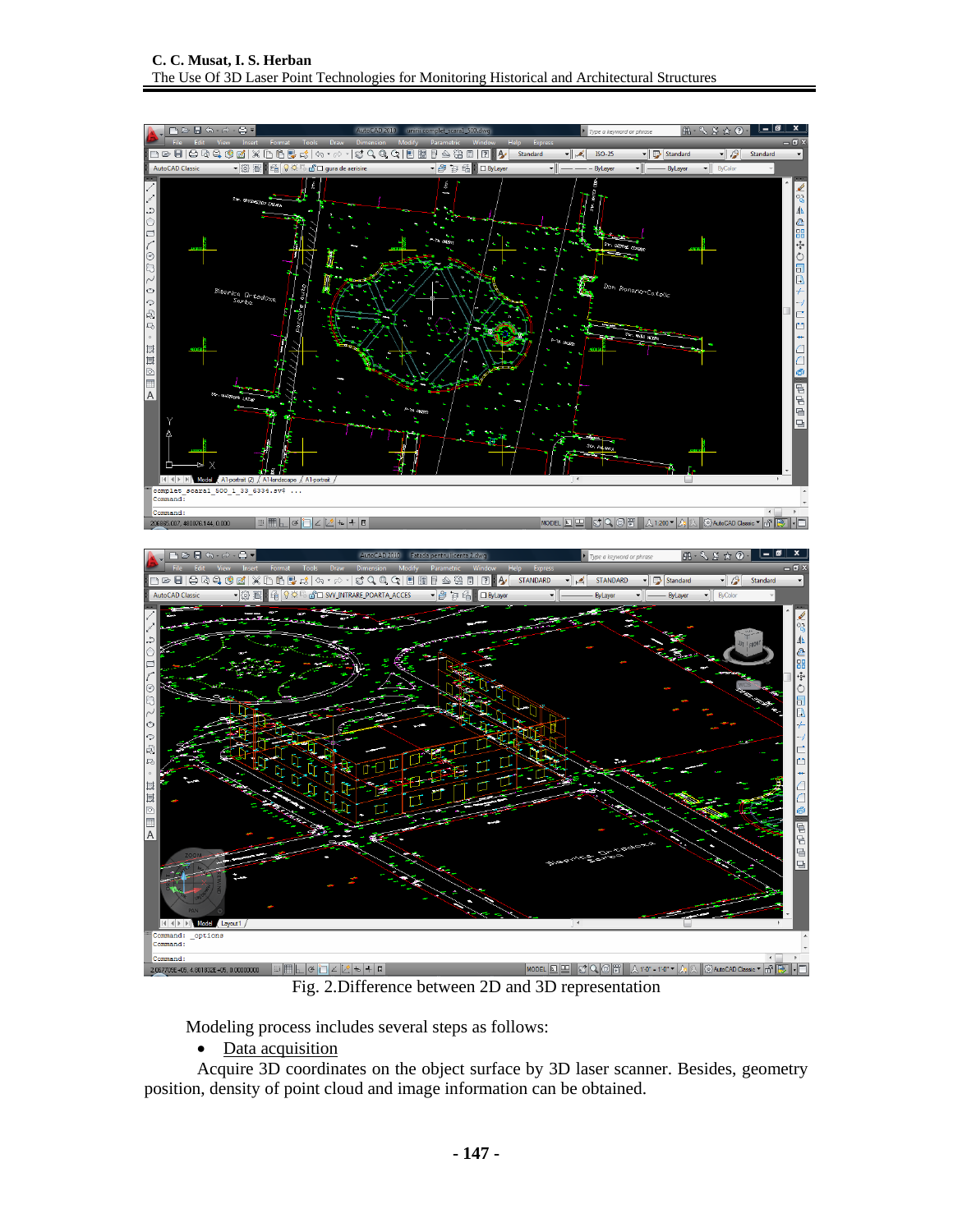### • Data registration

In most cases it's impossible to capture the whole object with one scan. So it need scan from different stations. Data registration is to put all point cloud together by coordinate transform.

### • Data preprocessing

This process involves data evaluation and filtering. Data evaluation is to find skipped and repeated area when scanning and decide whether to measure again. Data filtering is to reduce noise, smooth noise and resample data.

### • Surface fitting

The purpose of surface fitting is to reconstruct a concise and accurate surface. It cannot fit the complex free-surface with only one. Hence segment data to dissimilar areas is combined and used to fit each surface, then joint to a whole one.

#### • Products producing

The 3D model is constructed based on surface and feature. It can produce ichnography, elevation, and cutaway. After scanning, point cloud is transmitted to work space and modelling under software of reverse engineering. Generally speaking, The 3D modeling includes point cloud, polygon and surface, totally three phases.

#### • Point cloud phase

Nine point cloud of different station are scanned outside the building. Data registration can transform them to the same coordinate system and obtain registered 3D point cloud (Fig. 3.). Therefore point cloud is under the same coordinate system. The other is to make use of mathematical arithmetic such as quaternion, six-parameters, iterative closest point (ICP), geometric feature constrained (GFC) registration and so on.

### • Polygon phase

### *(1) Wipe off fragmentary polygons*

We call the polygon that doesn't intersect with main part or that is interlaced "fragmentary polygon". Fragment wiping off in software can only wipe off the fragmentary polygons which don't intersect with main part, while the interlaced ones must be wiped off manually. But the holes after deleting these polygons should be filled.

### *(2) Fill holes*

The number of holes depends on the data integrality and the number of fragmentary polygons. The principle of filling holes in software is based on curvature around hole. Smaller the hole is or clearer the boundary is, higher the accuracy will be. When filling holes, if some fragmentary polygons are involved, we should wipe off the fragmentary polygons first. Actually, filling holes creates some new fragmentary polygons.

• Surface phase

## *(1) Construct patches*

The pivotal step of constructing patches is patch partition, which is based on surface analyses. Patches should not be divided too small. Otherwise the surface will be too fragmentized to continue following steps. Certainly, patches should not be divided too large, otherwise the quality of surface will be bad since it is hard to capture the shape of point cloud. Commonly, patches, where many characters are, are many and minute, and vice versa.  *(2) Construct grids* 

When we finish editing patches, run "construct grids". The grids can be made symmetrical and coherent artificially likewise. In general, denser the grids are high accuracy the surface has. Otherwise, the data file will be too large to be convenient.

#### • Export file

We can run 3D compare between surface and point cloud after 3D modeling Import the model to other software after satisfying precision and producing CAD entity model.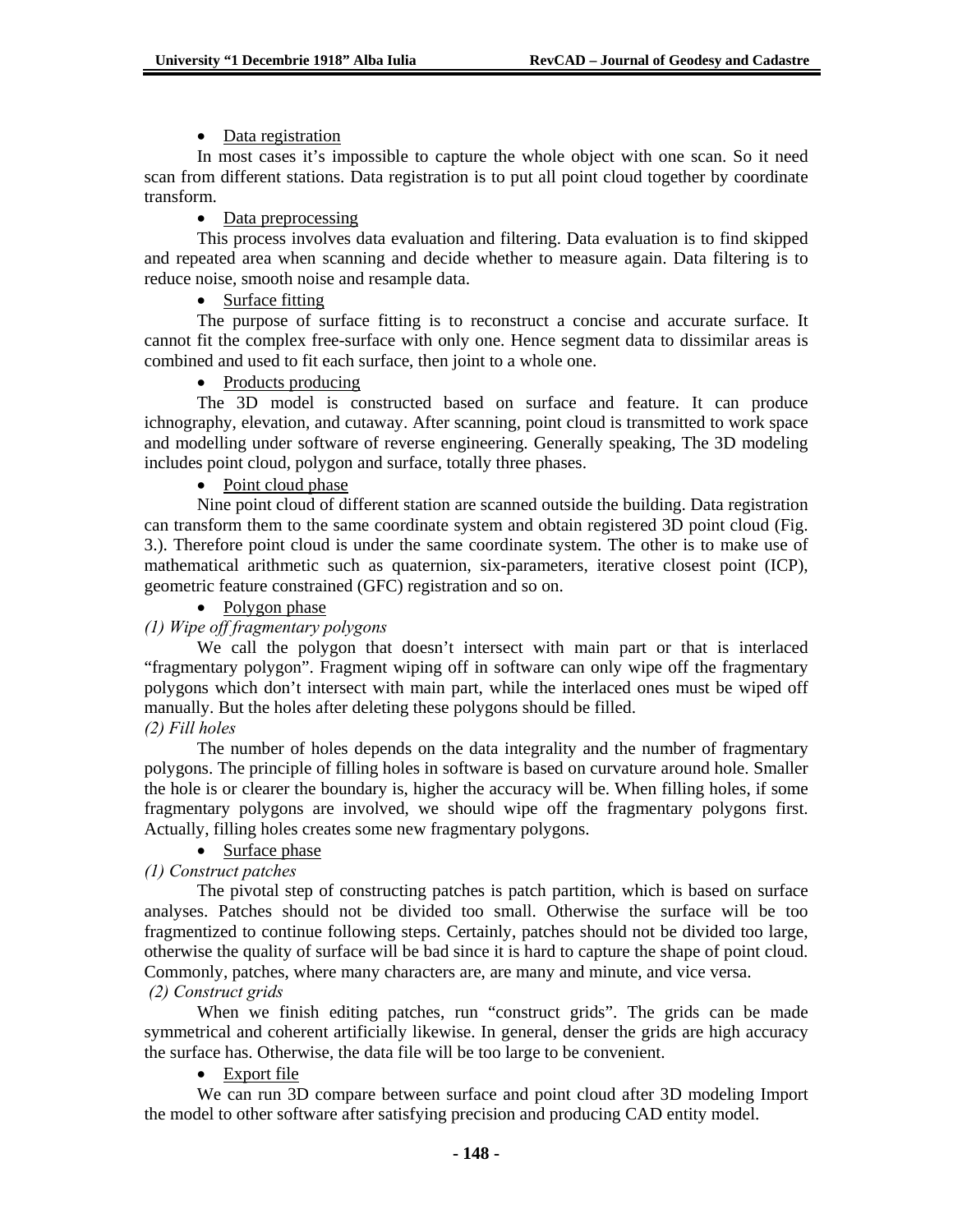

Fig. 3. Partial and total scan

#### **3. Detail collections by close-range photogrammetry**

Generally speaking, 3D model reconstructed by scan data has no texture. Besides, scan data can't keep the details well especially such as detail structure and texture. For detail structure or special areas who need special treatment we can take use of close-range photogrammetry method, which produces the orthoimage and linear drawing.

As we all know, it's hard to dispose controlling points around every interested areas. Because not only it costs more time but also sometimes it's impossible to dispose controlling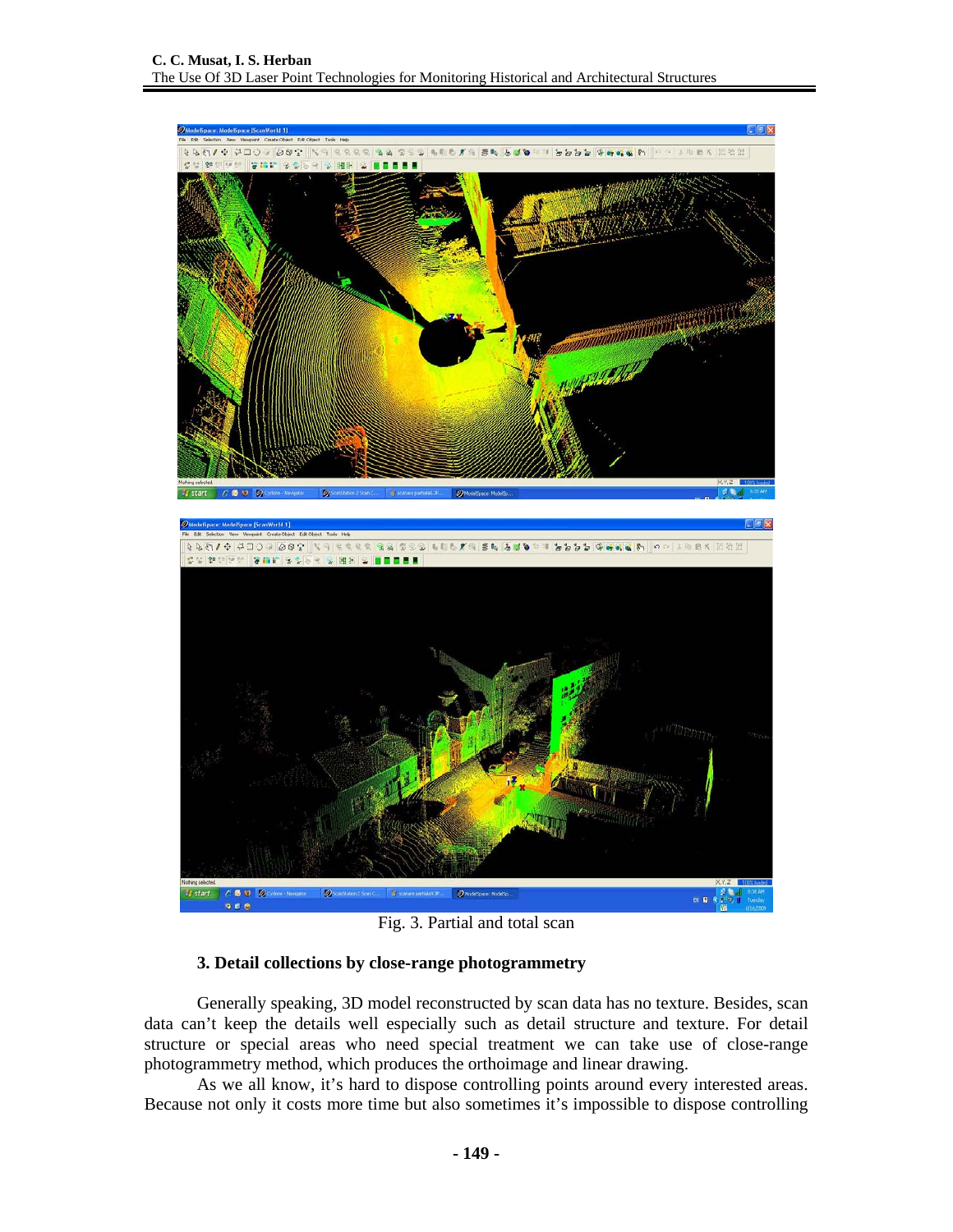points. The product we need is only the exact scale but not the absolute position. So we choose linear character to rectify image of plane that we chosen.



Image rectifying based on parallel it can be seen in figure 4:

Fig. 4. Image rectifying the plane of detail

In figure 5, it's show rectifying process. Firstly, we define two parallels in direction X, Y; secondly we calculate angles of exterior orientation elements; then measure two distances in direction X, Y and calculate scale coefficient; at last, rectify image.



Fig. 5. Detail of interested area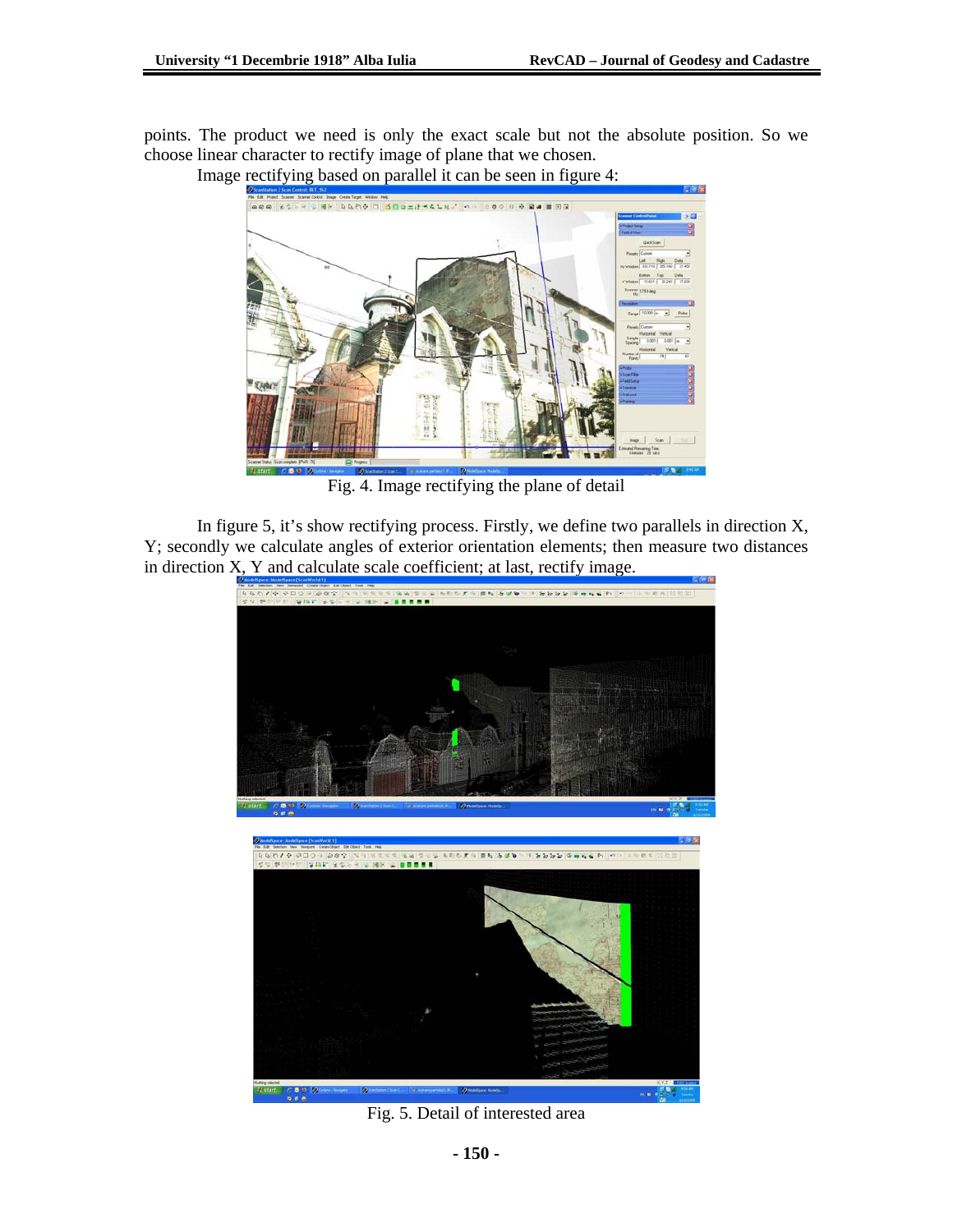Another example of details scanning, is measuring points with density of 1 mm for a specific window on a building (figure 6). It can be observed how accurate scanning technology plays a clear and precise user requirement.



Fig. 6. Window details with 1 mm points accurate

### **4. Conclusions**

The 3D laser scanning technology can acquire 3D point cloud quickly with high accuracy. This meets the needs of historical architecture surveying and protection. 3D laser scanning technology can replace traditional measuring methods completely in historical architecture surveying. 3D point cloud can be gained by laser scanner, then construct the 3D model.

In addition, detail structure can be got by close-range photogrammetry method, which produces the orthoimage and linear drawing. Surveying of Historical architecture based on 3D laser scanning technology can not only reduce field work, improve efficiency but also provide different kinds of products such as 3D model, CAD construction drawing and so on. 3D laser scanner is growing towards high speed, high accuracy, large range and multi-information etc at present. All these will impulse laser scanning application to historical architecture surveying and protection.

## **5. References**

- *1. http://www.skyscrapercity.com/showthread.php?t=875890*
- *2. Yu M, Ding C, Liu C Z and Guo J J 2004 Research on Surveying Engineering in Maintenance of Forbidden City J.Bulletin of Surveying and Mapping 4 11-13*
- *3. Phillips, J.; Liu, R.; Tomasi, C. Outlier Robust ICP for Minimizing Fractional RMSD. In SixthInternational Conference on 3-D Digital Imaging and Modeling, Montréal, Canada, 2007; pp. 427–434.*
- *4. Mitishita, E.; Habib, A.; Centeno, J.; Machado, A.; Lay, J.; Wong, C. Photogrammetric and Lidar Data Integration Using the Centroid of a Rectangular Roof as a Control Point. Photogramm. Rec. 2008, 23, 19–35.*